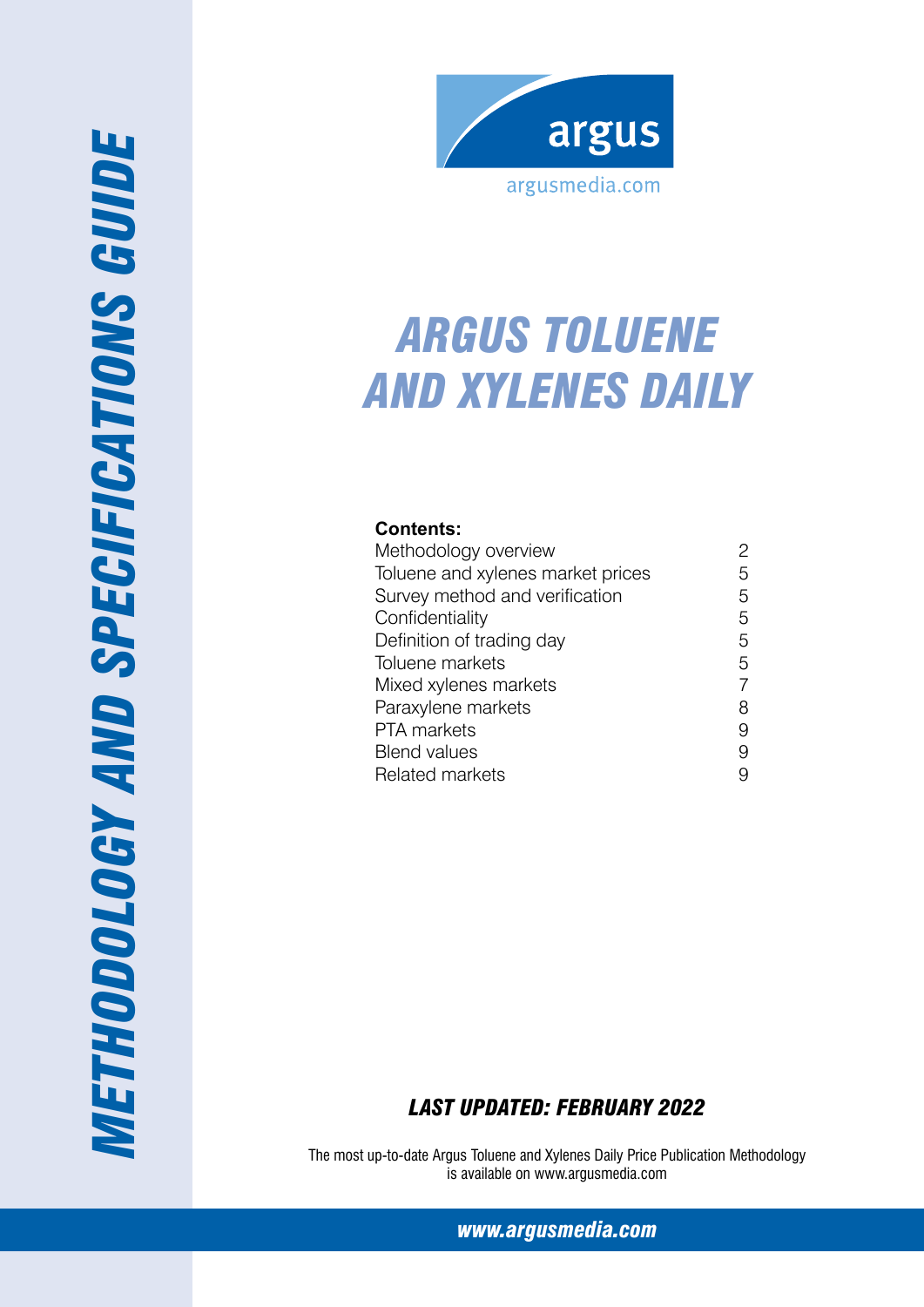## <span id="page-1-0"></span>**Methodology overview**

#### **Methodology rationale**

Argus strives to construct methodologies that reflect the way the market trades. Argus aims to produce price assessments which are reliable and representative indicators of commodity market values and are free from distortion. As a result, the specific currencies, volume units, locations and other particulars of an assessment are determined by industry conventions.

In the toluene and xylenes markets, Argus publishes physical market prices in the open market as laid out in the specifications and methodology guide. Argus uses the trading period deemed by Argus to be most appropriate, in consultation with industry, to capture market liquidity.

In order to be included in the assessment process, deals must meet the minimum volume, delivery, timing and specification requirements in our methodology. In illiquid markets, and in other cases where deemed appropriate, Argus assesses the range within which product could have traded by applying a strict process outlined later in this methodology.

#### **Survey process**

Argus price assessments are informed by information received from a wide cross section of market participants, including producers, consumers and intermediaries. Argus reporters engage with the industry by proactively polling participants for market data. Argus will contact and accept market data from all credible market sources including front and back office of market participants and brokers. Argus will also receive market data from electronic trading platforms, Argus Open Markets® (AOM®) and directly from the back offices of market participants. Argus will accept market data by telephone, instant messenger, email, AOM or other means.

Argus encourages all sources of market data to submit all market data to which they are a party that falls within the Argus stated methodological criteria for the relevant assessment. Argus encourages all sources of market data to submit transaction data from back office functions.

Throughout all markets, Argus is constantly seeking to increase the number of companies willing to provide market data. Reporters are mentored and held accountable for expanding their pool of contacts. The number of entities providing market data can vary significantly from day to day based on market conditions.

For certain price assessments identified by local management, if more than 50pc of the market data involved in arriving at a price assessment is sourced from a single party the supervising editor will engage in an analysis of the market data with the primary reporter to ensure that the quality and integrity of the assessment has not been affected.

#### **Market data usage**

In each market, Argus uses the methodological approach deemed to be the most reliable and representative for that market. Argus will utilise various types of market data in its methodologies, to include:

- Transactions
- Bids and offers
- Other market information, to include spread values between grades, locations, timings, and many other data.

In many markets, the relevant methodology will assign a relatively higher importance to transactions over bids and offers, and a relatively higher importance to bids and offers over other market information. Certain markets however will exist for which such a hierarchy would produce unreliable and non-representative price assessments, and so the methodology must assign a different relative importance in order to ensure the quality and integrity of the price assessment. And even in markets for which the hierarchy normally applies, certain market situations will at times emerge for which the strict hierarchy would produce non-representative prices, requiring Argus to adapt in order to publish representative prices.

#### **Verification of transaction data**

Reporters carefully analyse all data submitted to the price assessment process. These data include transactions, bids, offers, volumes, counterparties, specifications and any other information that contributes materially to the determination of price. This high level of care described applies regardless of the methodology employed. Specific to transactions, bids, and offers, reporters seek to verify the price, the volume, the specifications, location basis, and counterparty. In some transactional average methodologies, reporters also examine the full array of transactions to match counterparties and arrive at a list of unique transactions. In some transactional average methodologies, full details of the transactions verified are published electronically and are accessible by subscribers. The deals are also published in the daily report.

Several tests are applied by reporters in all markets to transactional data to determine if it should be subjected to further scrutiny. If a transaction has been identified as failing such a test, it will receive further scrutiny. For assessments used to settle derivatives and for many other assessments, Argus has established internal procedures that involve escalation of inquiry within the source's company and escalating review within Argus management. Should this process determine that a transaction should be excluded from the price assessment process, the supervising editor will initiate approval and, if necessary, documentation procedures.

#### **Primary tests applied by reporters**

- Transactions not transacted at arm's length, including deals between related parties or affiliates.
- Transaction prices that deviate significantly from the mean of all transactions submitted for that day.
- Transaction prices that fall outside of the generally observed lows and highs that operated throughout the trading day.
- Transactions that are suspected to be a leg of another transaction or in some way contingent on an unknown transaction.
- Single deal volumes that significantly exceed the typical transaction volume for that market.
- Transaction details that are identified by other market participants as being for any reason potentially anomalous and perceived by Argus to be as such.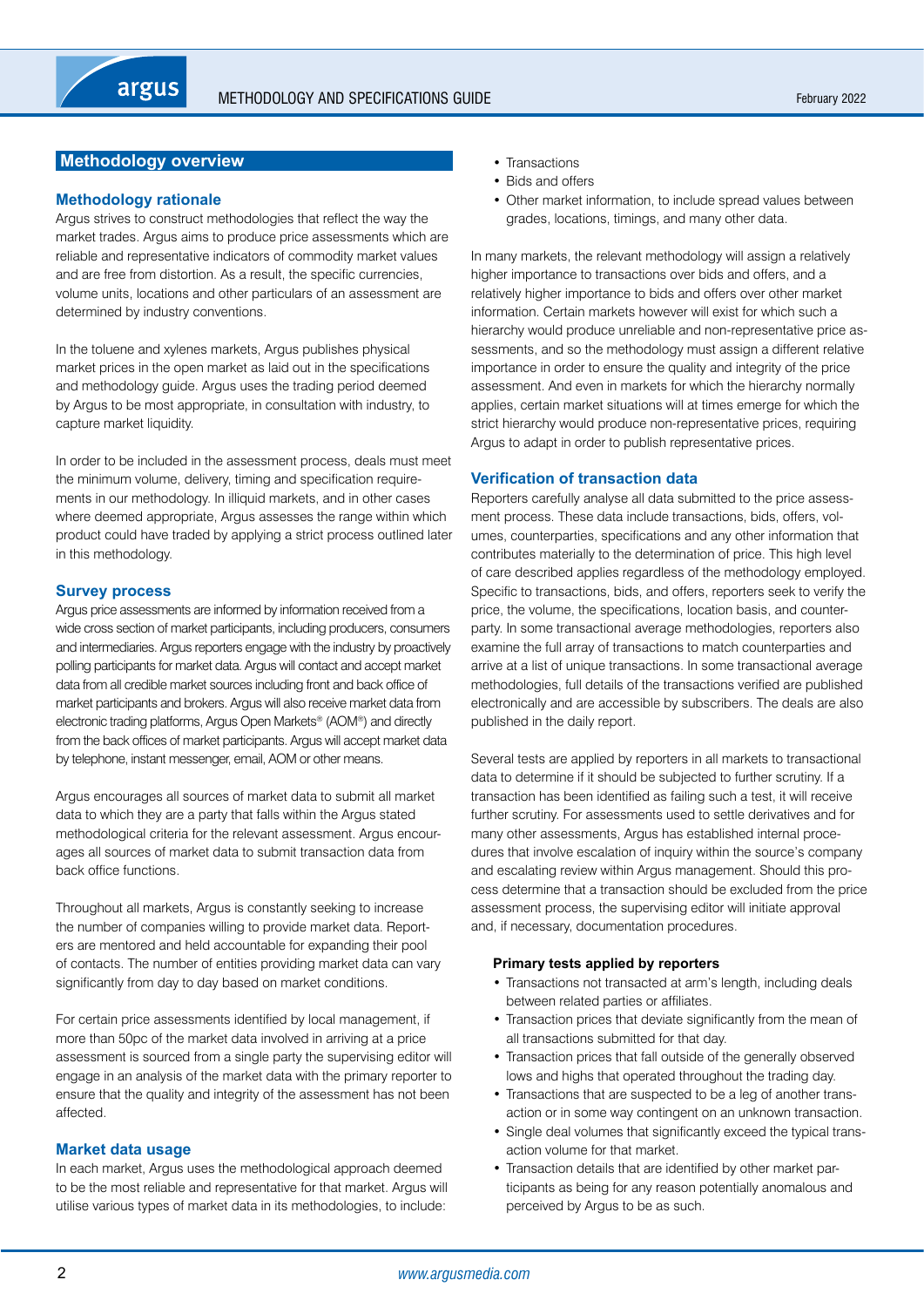- Transaction details that are reported by one counterparty differently than the other counterparty.
- Any transaction details that appear to the reporter to be illogical or to stray from the norms of trading behaviour. This could include but is not limited to divergent specifications, unusual delivery location and counterparties not typically seen.
- Transactions that involve the same counterparties, the same price and delivery dates are checked to see that they are separate deals and not one deal duplicated in Argus records.

## **Secondary tests applied by editors for transactions identified for further scrutiny**

## **Transaction tests**

argus

- The impact of linkage of the deal to possible other transactions such as contingent legs, exchanges, options, swaps, or other derivative instruments. This will include a review of transactions in markets that the reporter may not be covering.
- The nature of disagreement between counterparties on transactional details.
- The possibility that a deal is directly linked to an offsetting transaction that is not publicly known, for example a "wash trade" which has the purpose of influencing the published price.
- The impact of non-market factors on price or volume, including distressed delivery, credit issues, scheduling issues, demurrage, or containment.

#### **Source tests**

- The credibility of the explanation provided for the outlying nature of the transaction.
- The track record of the source. Sources will be deemed more credible if they
	- Regularly provide transaction data with few errors.
	- Provide data by Argus' established deadline.
	- Quickly respond to queries from Argus reporters.
- Have staff designated to respond to such queries.
- How close the information receipt is to the deadline for information, and the impact of that proximity on the validation process.

## **Assessment guidelines**

When insufficient, inadequate, or no transaction information exists, or when Argus concludes that a transaction based methodology will not produce representative prices, Argus reporters will make an assessment of market value by applying intelligent judgement based on a broad array of factual market information. Reporters must use a high degree of care in gathering and validating all market data used in determining price assessments, a degree of care equal to that applying to gathering and validating transactions. The information used to form an assessment could include deals done, bids, offers, tenders, spread trades, exchange trades, fundamental supply and demand information and other inputs.

The assessment process employing judgement is rigorous, replicable, and uses widely accepted valuation metrics. These valuation metrics mirror the process used by physical commodity traders

to internally assess value prior to entering the market with a bid or offer. Applying these valuation metrics along with sound judgement significantly narrows the band within which a commodity can be assessed, and greatly increases the accuracy and consistency of the price series. The application of judgement is conducted jointly with the supervising editor, in order to be sure that guidelines below are being followed. Valuation metrics include the following:

## Relative value transactions

Frequently transactions occur which instead of being an outright purchase or sale of a single commodity, are instead exchanges of commodities. Such transactions allow reporters to value less liquid markets against more liquid ones and establish a strong basis for the exercise of judgment.

- Exchange one commodity for a different commodity in the same market at a negotiated value.
- Exchange delivery dates for the same commodity at a negotiated value.
- Exchange a commodity in one location for the same commodity at another location at a negotiated value.

#### Bids and offers

If a sufficient number of bids and offers populate the market, then in most cases the highest bid and the lowest offer can be assumed to define the boundaries between which a deal could be transacted.

## Comparative metrics

The relative values between compared commodities are readily discussed in the market and can be discovered through dialogue with market participants. These discussions are the precursor to negotiation and conclusion of transactions.

- Comparison to the same commodity in another market centre.
- Comparison to a more actively traded but slightly different specification commodity in the same market centre.
- Comparison to the same commodity traded for a different delivery timing.
- Comparison to the commodity's primary feedstock or primary derived product(s).
- Comparison to trade in the same commodity but in a different modality (as in barge versus oceangoing vessel) or in a different total volume (as in full cargo load versus partial cargo load).

## **Volume minimums and transaction data thresholds**

Argus typically does not establish thresholds strictly on the basis of a count of transactions, as this could lead to unreliable and nonrepresentative assessments and because of the varying transportation infrastructure found in all commodity markets. Instead, minimum volumes are typically established which may apply to each transaction accepted, to the aggregate of transactions, to transactions which set a low or high assessment or to other volumetrically relevant parameters.

For price assessments used to settle derivatives, Argus will seek to establish minimum transaction data thresholds and when no such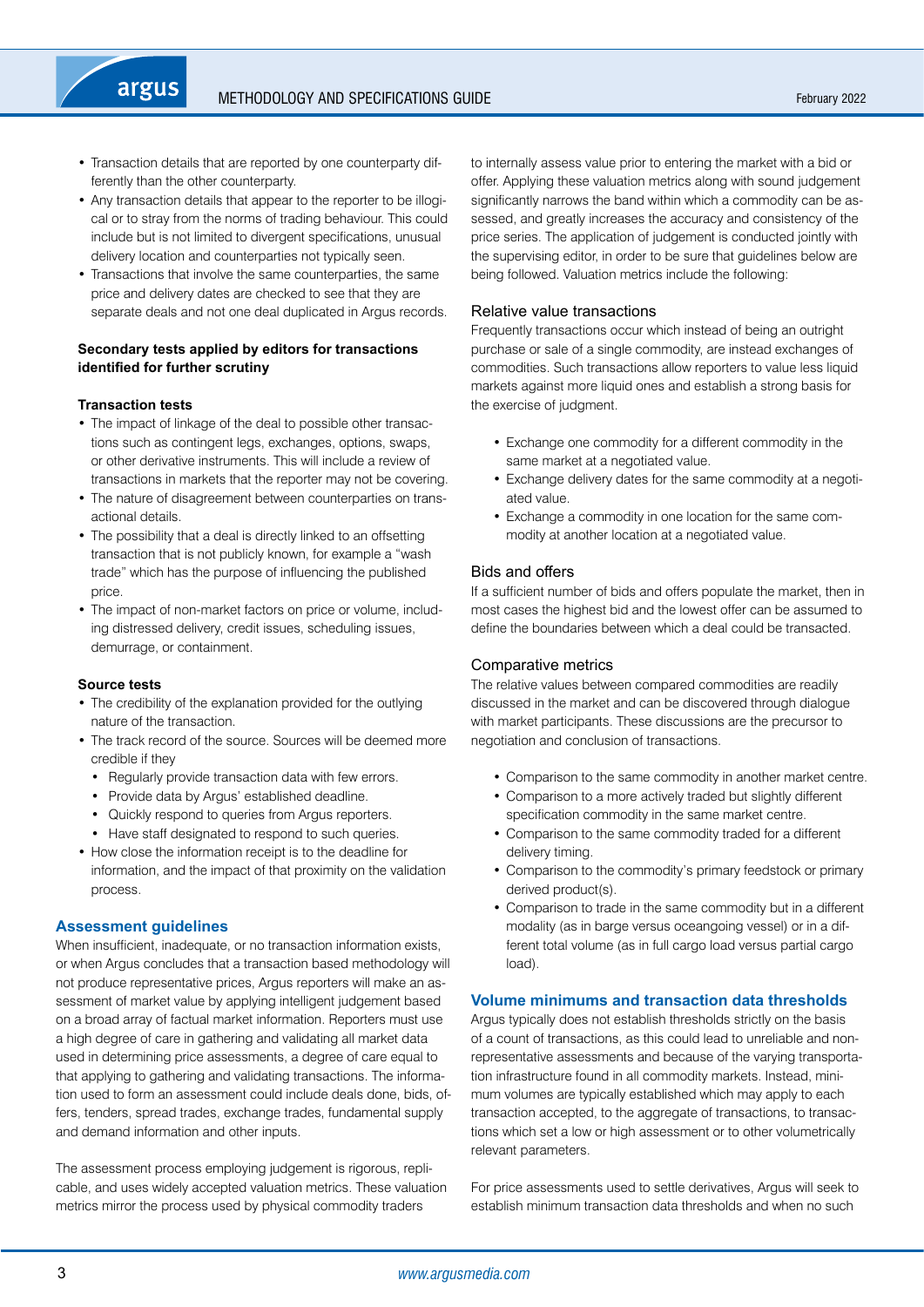

threshold can be established Argus will explain the reasons. These thresholds will often reflect the minimum volumes necessary to produce a transaction-based methodology, but may also establish minimum deal parameters for use by a methodology that is based primarily on judgement.

Should no transaction threshold exist, or should submitted data fall below this methodology's stated transaction data threshold for any reason, Argus will follow the procedures outlined elsewhere in this document regarding the exercise of judgement in the price assessment process.

#### **Transparency**

Argus values transparency in energy markets. As a result, where available, we publish lists of deals in our reports that include price, basis, counterparty and volume information. The deal tables allow subscribers to cross check and verify the deals against the prices. Argus feels transparency and openness is vital to developing confidence in the price assessment process.

#### **Swaps and forwards markets**

Argus publishes forward assessments for numerous markets. These include forward market contracts that can allow physical delivery and swaps contracts that swap a fixed price for the average of a floating published price. Argus looks at forward swaps to inform physical assessments but places primary emphasis on the physical markets.

#### **Publications and price data**

Argus toluene and xylenes prices are published in the Argus Toluene and Xylenes report. Subsets of these prices appear in other Argus market reports and newsletters in various forms. The price data are available independent of the text-based report in electronic files that can feed into various databases. These price data are also supplied through various third-party data integrators. The Argus website also provides access to prices, reports and news with various web-based tools. All Argus prices are kept in a historical database and available for purchase. Contact your local Argus office for information.

A publication schedule is available at [www.argusmedia.com](https://www.argusmedia.com/en)

#### **Corrections to assessments**

Argus will on occasion publish corrections to price assessments after the publication date. We will correct errors that arise from clerical mistakes, calculation errors, or a misapplication of our stated methodology. Argus will not retroactively assess markets based on new information learned after the assessments are published. We make our best effort to assess markets based on the information we gather during the trading day assessed.

If transaction information is submitted in error, and the company submitting informs Argus of the error within 24 hours of the original submission. Argus will make best efforts to correct the price data. After 24 hours, Argus will review both the material effect that the correction will have on the price data and the amount of time that has elapsed from the date of the published price data before deciding whether to issue a correction. After 30 days, Argus is unlikely to

make a correction based on information submitted in error, and data submitters are not expected to file corrections to submitted data.

#### **Ethics and compliance**

Argus operates according to the best practices in the publishing field, and maintains thorough compliance procedures throughout the firm. We want to be seen as a preferred provider by our subscribers, who are held to equally high standards, while at the same time maintaining our editorial integrity and independence. Argus has a strict ethics policy that applies to all staff. The policy can be found on our website at [www.argusmedia.com.](https://www.argusmedia.com/en) Included in this policy are restrictions against staff trading in any energy commodity or energy related stocks, and guidelines for accepting gifts. Argus also has strict policies regarding central archiving of email and instant messenger communication, maintenance and archiving of notes, and archiving of spreadsheets and deal lists used in the price assessment process. Argus publishes prices that report and reflect prevailing levels for open-market arms length transactions (please see the [Argus Global Compliance Policy](https://www.argusmedia.com/en/about-us/governance-compliance) for a detailed definition of arms length).

#### **Consistency in the assessment process**

Argus recognises the need to have judgement consistently applied by reporters covering separate markets, and by reporters replacing existing reporters in the assessment process. In order to ensure this consistency, Argus has developed a programme of training and oversight of reporters. This programme includes:

- A global price reporting manual describing among other things the guidelines for the exercise of judgement
- Cross-training of staff between markets to ensure proper holiday and sick leave backup. Editors that float between markets to monitor staff application of best practices
- Experienced editors overseeing reporting teams are involved in daily mentoring and assisting in the application of judgement for illiquid markets
- Editors are required to sign-off on all price assessments each day, thus ensuring the consistent application of judgement.

#### **Review of methodology**

The overriding objective of any methodology is to produce price assessments which are reliable and representative indicators of commodity market values and are free from distortion. As a result, Argus editors and reporters are regularly examining our methodologies and are in regular dialogue with the industry in order to ensure that the methodologies are representative of the market being assessed. This process is integral with reporting on a given market. In addition to this ongoing review of methodology, Argus conducts reviews of all of its methodologies and methodology documents on at least an annual basis.

Argus market report editors and management will periodically and as merited initiate reviews of market coverage based on a qualitative analysis that includes measurements of liquidity, visibility of market data, consistency of market data, quality of market data and industry usage of the assessments. Report editors will review: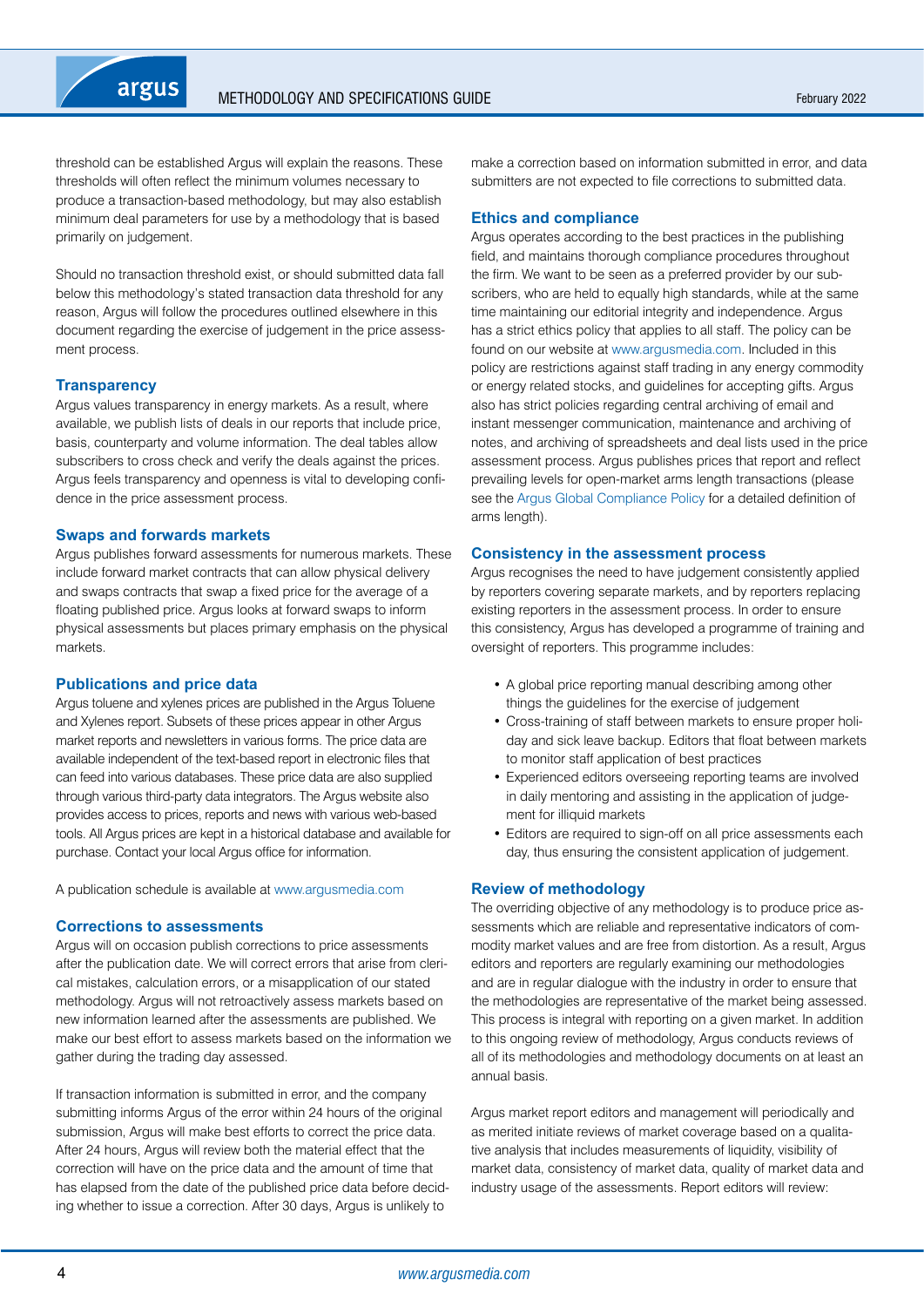<span id="page-4-0"></span>

- Appropriateness of the methodology of existing assessments
- Termination of existing assessments
- Initiation of new assessments.

The report editor will initiate an informal process to examine viability. This process includes:

- Informal discussions with market participants
- Informal discussions with other stakeholders
- Internal review of market data

Should changes, terminations, or initiations be merited, the report editor will submit an internal proposal to management for review and approval. Should changes or terminations of existing assessments be approved, then formal procedures for external consultation are begun.

## **Changes to methodology**

Formal proposals to change methodologies typically emerge out of the ongoing process of internal and external review of the methodologies. Formal procedures for external consultation regarding material changes to existing methodologies will be initiated with an announcement of the proposed change published in the relevant Argus report. This announcement will include:

- Details on the proposed change and the rationale
- Method for submitting comments with a deadline for submissions
- For prices used in derivatives, notice that all formal comments will be published after the given consultation period unless submitter requests confidentiality.

Argus will provide sufficient opportunity for stakeholders to analyse and comment on changes, but will not allow the time needed to follow these procedures to create a situation wherein unrepresentative or false prices are published, markets are disrupted, or market participants are put at unnecessary risk. Argus will engage with industry throughout this process in order to gain acceptance of proposed changes to methodology. Argus cannot however guarantee universal acceptance and will act for the good order of the market and ensure the continued integrity of its price assessments as an overriding objective.

Following the consultation period. Argus management will commence an internal review and decide on the methodology change. This will be followed by an announcement of the decision, which will be published in the relevant Argus report and include a date for implementation. For prices used in derivatives, publication of stakeholders' formal comments that are not subject to confidentiality and Argus' response to those comments will also take place.

## **Toluene and xylenes market prices**

Argus publishes prices that report and reflect prevailing levels for open-market arms length transactions. Price assessments include market information over the course of the entire trading day.

Various methodological approaches are employed in reporting toluene and xylenes markets to produce the most representative price assessments. These include volume-weighted averages of deals done, lows and highs of deals done, and other methods.

In illiquid markets, Argus assesses the range within which toluene and xylenes could have traded, based on bids and offers through the entire day, movements of similar or related grades, and extensive polling of market participants. Formula-priced deals and market fundamentals also inform assessments but a primary emphasis is placed on the physical markets.

To be included in the price formation process, deals must meet the strict delivery, timing, and specification requirements in the methodology, and must be executed at arms length between a willing buyer and seller.

## **Survey method and verification**

Price assessments in the Argus Daily Toluene and Xylenes report rely on a wide variety of sources for information, including refiners, marketers, importers, traders and brokers.

## **Confidentiality**

Argus asks for counterparties from contacts in order to confirm trades and to avoid double-counting in volume-weighted averages. But Argus does not publish counterparty names in the toluene or xylenes markets. Many companies have existing confidentiality agreements with counterparties and can only reveal trade information to Argus if confidentiality is maintained.

## **Definition of trading day**

Argus defines the trading day by determining at what times the market can be said to contain a fair number of willing buyers and sellers. Outside of these time boundaries, markets are typically too illiquid to produce representative price indications and deals. These boundaries can vary in different markets, and are under continuous review to maintain the accuracy of the assessments. See the trading day definitions in specification sections below.

## **Toluene markets**

## **US**

Price assessments are for the current month (M) and the month following (M+1), and are the range of trade over the entire trading day. In the absence of validated transactions, assessments are of the range within which trade could have taken place.

Month-to-date (MTD) averages are calculated as the average of all assessments for the named month since the first business day of the named month.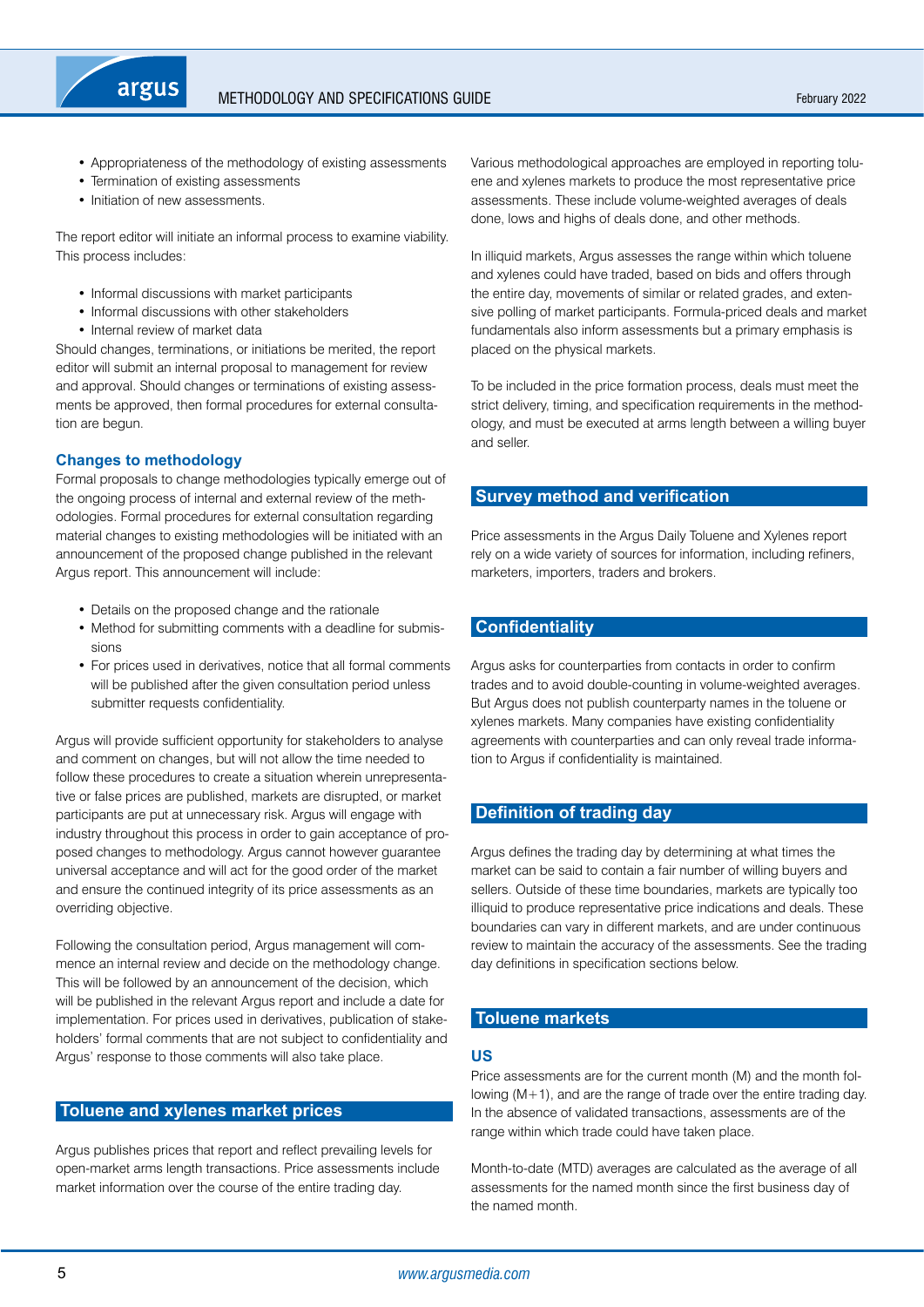

## US specifications

Location: US Gulf Coast (Corpus Christi to Lake Charles) Specification: ASTM D841 (Standard Specification for Nitration Grade Toluene) Minimum size: 10,000 bl or 1,383t Basis: fob or ddp Roll date: calendar month Trading day: 8:00am-5:30pm CT

## **Northwest Europe**

Argus publishes assessments of nitration grade and TDI grade toluene in northwest Europe.

Price assessments are for the current month and are the low-high range of completed trades, or in illiquid markets the range within which trade could have occurred throughout the trading day.

If there are no deals or a single deal, Argus will calculate a low-high range based on an intelligent assessment of the market and publish the mean of that range.

Trades reported as differentials to European gasoline are converted to an outright price using an appropriate gasoline assessment for the day.

Prompt-month assessments roll off and the next month becomes prompt five working days before the end of the calendar month.

Argus publishes a 30-day average of the current month assessment based on 30 calendar days and a month-to-date average of the current month assessment based on the trading month.

Argus Toluene and Xylenes Daily includes the European monthly toluene contract price. See the [Argus Toluene, Xylenes and Isomers/](https://www.argusmedia.com/-/media/Files/methodology/argus-toluene-xylenes-and-isomers-pet.ashx) [PET methodology](https://www.argusmedia.com/-/media/Files/methodology/argus-toluene-xylenes-and-isomers-pet.ashx).

## Northwest Europe specifications

## **Toluene nitration grade**

Specification: ASTM D-841 Location: ARA Timing: 5-30 days forward Volume: low and high minimum: 1,000t Basis: cif Roll date: five working days before the end of the month Trading day: 9:00am-6:00pm CET Units: \$/t

## **Toluene TDI grade**

Specification: ASTM D-5606 Location: northwest Europe Timing: 5-30 days forward Volume: 1,000-2,200t Basis: fob Roll date: five working days before the end of the month Trading day: 9:00am-6:00pm CET Units: \$/t

## **Asia-Pacific**

## fob South Korea, cfr China

Prompt and forward price ranges include deals, bids and offers that took place during the trading day. Where there are no deals done the range is of bids and offers closest to 5:00pm Singapore time. In the event there are no firm bids and offers, assessments are based on the result of a survey of market participants. Assessments also take into account other factors including the changes in crude and naphtha prices, paraxylene prices, the trend in other aromatics markets, demand and supply dynamics and plant operation status.

No netback calculations are used in assessing cfr China prices in the absence of trade and firm bids and offers.

Price assessments are published for half-month delivery periods, which roll on the 1st and 16th of the calendar month, or on the first business day thereafter should the 1st or 16th fall on a weekend or public holiday.

Fob South Korea price assessments are published for five forward half-month periods. Cfr China price assessments are published for four forward half-month periods.

In keeping with industry practice, half-month periods may also be referred to as specific 15-day periods. See the example below.

#### Marker prices

The Argus fob South Korea and Argus cfr China marker prices are the arithmetic average of the second and third forward half-month period price assessments published for each market that day.

#### Example

On Friday, 1 July, Argus will publish assessments for

- the second half of July (15-30 days forward)
- the first half of August (30-45 days forward)
- the second half of August (45-60 days forward)
- the first half of September (60-75 days forward)
- the second half of September (75-90 days forward, fob South Korea only)

The marker price is the arithmetic average of the published prices for the first half of August and the second half of August.

## Monthly averages

Argus also publishes month-to-date (MTD) averages of the Argus fob South Korea and cfr China markers. These are calculated by calendar month in accordance with the way term contracts are settled in Asia.

## East China and India domestic markets

Price assessments include deals, bids and offers that took place during the trading day.

## **China**

Prices in Jiangsu province, the largest market in east China are the primary basis of the assessment. Assessments are published in yuan/t.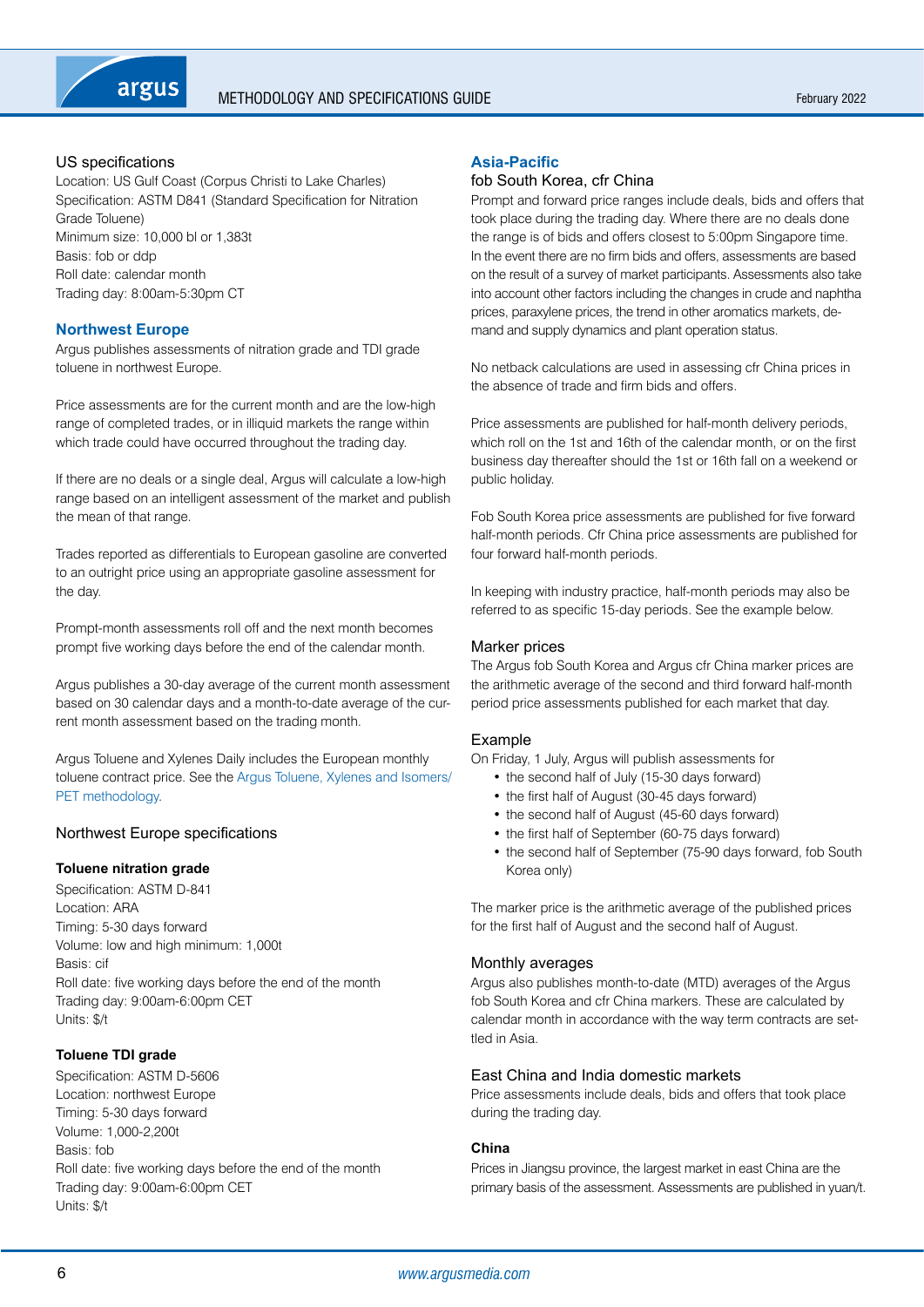<span id="page-6-0"></span>

#### **India**

Ex-tank prices are assessed for cargoes sold from the western Indian ports of Kandla and Mumbai. Assessments are published in rupees/kg.

## **Asia-Pacific specifications**

## South Korea

Specification: ASTM D-841 Trade size: 2,000 or 3,000t only Basis: fob Trading day: 9:00am-5:00pm Singapore time

## China

Specifications: ASTM D-841 Trade size: 2,000 or 3,000t only Basis: cfr Trading day: 9:00am-5:00pm Singapore time

## Domestic China

Specifications: ASTM D-841 Trade size: 50-500t Basis: ex-tank East China Trading day: 9:00am-5:00pm Singapore time

## Domestic India

Specifications: ASTM D-841 Minimum trade size: 50-500t Basis: ex-tank Mumbai/Kandla Trading day: 9:00am-5:00pm Singapore time

## **Mixed xylenes markets**

## **US**

Price assessments are for the current month and the month following (M,  $M+1$ ), and reflect the range of trade over the entire trading day. In the absence of validated transactions, assessments are of the range within which trade could have taken place.

Month-to-date (MTD) averages are calculated as the average of all assessments for the named month since the first business day of the named month.

## **US specifications**

Location: USGC (Corpus Christi to Lake Charles) Specification: ASTM 5211 and ASTM D-843 Minimum size: 10,000 bl or 1,383t Basis: fob or ddp Roll date: calendar month Trading day: 8:00am-5:30pm CT

## **Northwest Europe**

Price assessments are for the current month and are the low-high range of completed trades, or in illiquid markets the range within which trade could have occurred throughout the trading day.

If there are no deals or a single deal, Argus will calculate a low-high range based on an intelligent assessment of the market and publish the mean of that range.

Trades reported as differentials to European gasoline are converted to an outright price using an appropriate gasoline assessment for the day.

Prompt month assessments roll off and the next month becomes prompt five working days before the end of the calendar month.

Argus publishes a 30-day average of the current month assessment based on 30 calendar days and a month-to-date average of the current month assessment based on the trading month.

Argus Toluene and Xylenes Daily includes the European monthly paraxylene contract price. See the [Argus Toluene, Xylenes and](https://www.argusmedia.com/-/media/Files/methodology/argus-toluene-xylenes-and-isomers-pet.ashx)  [Isomers/PET methodology](https://www.argusmedia.com/-/media/Files/methodology/argus-toluene-xylenes-and-isomers-pet.ashx).

## **Northwest Europe specifications**

Mixed Xylenes Location: ARA Timing: any dates, calendar month. Specifications: ASTM D-843 Minimum trade size: 1,000 metric tonnes Basis: fob Roll date: five working days before the end of the month Trading day: 9:00am-6:00pm CET

## **Asia-Pacific**

## Isomer xylene

Price ranges are published on a fob South Korea and cfr Taiwan basis and include deals, bids and offers that took place during the trading day. Where there are no deals done the range is of bids and offers closest to 5:00pm Singapore time.

In the event there are no firm bids and offers, assessments are based on the result of a survey of market participants. Assessments also take into account other factors including the changes in crude and naphtha prices, paraxylene prices, the trend in other aromatics markets, demand and supply dynamics and plant operation status.

The cfr Taiwan price assessment may also include a netback calculation based on estimated freight rates for cargoes loading from South Korea.

Prices are published for four half-month delivery periods, which roll on 1st and 16th of the calendar month, or on the first business day thereafter should the 1st or 16th fall on a weekend or public holiday.

In keeping with industry practice, half-month periods may also be referred to as specific 15-day periods. See the example below.

#### Marker prices:

The daily Argus fob South Korea and cfr Taiwan marker prices are the arithmetic average of the second and third forward half-month period price assessments published for each market that day.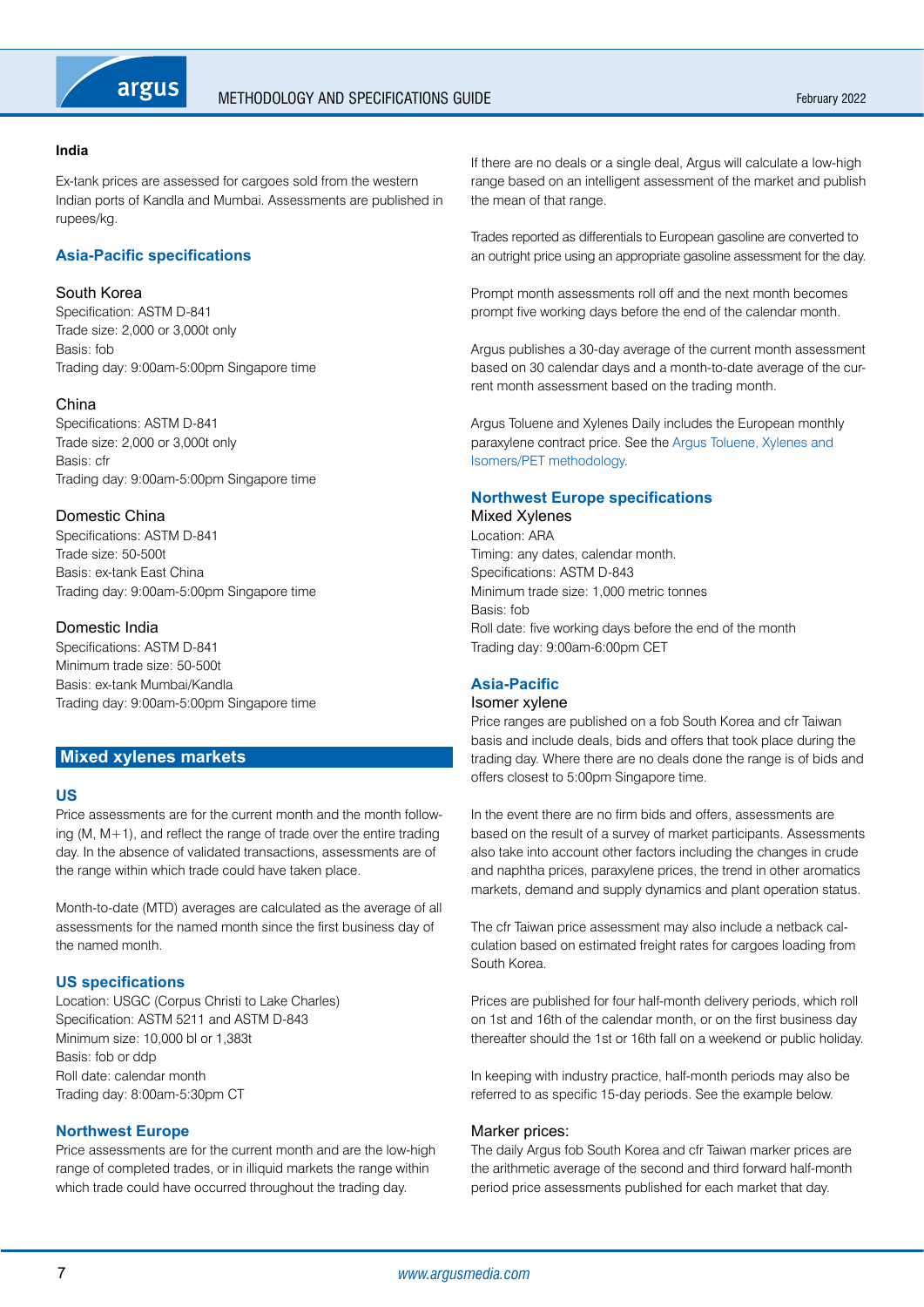<span id="page-7-0"></span>

## Example:

On Friday, 1 July, Argus will publish price assessments for

- the second half of July (15-30 days forward)
- the first half of August (30-45 days forward)
- the second half of August (45-60 days forward)
- the first half of September (60-75 days forward)

The marker price is the arithmetic average of the published price for the first half of August and the second half of August.

Argus also publishes month-to-date (MTD) averages of its fob S Korea and cfr Taiwan markers.

## Asia-Pacific specifications

Location: South Korea, Taiwan Timing: 15-30, 30-45, 45-60, and 60-75 days forward Specifications: ASTM D-843 Minimum trade size: 3,000-5,000 metric tonnes (5,000 tonnes open origin parcels) Basis: fob, cfr Trading day: 9:00am-5:00pm Singapore time

## **Paraxylene markets**

## **US contract prices**

See the [Argus Toluene, Xylene, Isomers/PET methodology](https://www.argusmedia.com/-/media/Files/methodology/argus-toluene-xylenes-and-isomers-pet.ashx).

## **Northwest Europe**

Price assessments are for the current month (M) and are the mean of the low and high of completed trades, or in illquid markets the midpoint of a range within which trade could have occurred throughout the trading day.

If there are no deals or a single deal, Argus will calculate a low-high range based on an intelligent assessment of the market and publish the mean of that range.

Prompt month assessments roll off and the next month becomes prompt the first business day following the 19th of the month.

Argus publishes a 30-day average of the front month (M+1) contract. This average is based on 30 calendar days.

Argus also publishes a month-to-date average of the front month  $(M+1)$  contract. This average is based on the trading month.

## **Northwest Europe specifications**

#### Paraxylene

Location: ARA Timing: Any dates, calendar month Specifications: ASTM D-5136 Minimum trade size: 1,000 metric tonnes Basis: fob Roll date: First business day following 19th of month Trading day: 9:00am-6:00pm CET

## **Asia-Pacific**

Price ranges are published on a fob South Korea, cfr China and cfr Taiwan basis and include deals, bids and offers that took place during the trading day. Where there are no deals done the range is of bids and offers closest to 4:30pm Singapore time.

In the event there are no firm bids and offers, the fob South Korea price is assessed as a differential to the cfr Taiwan and cfr China price assessments.

Argus independently assesses the price of open-origin cargoes and the price of Asia-origin cargoes with a voyage time of no more than 15 days. The open-origin price forms the low end and the Asiaorigin price forms the high end of the published range for each Asia-Pacific paraxylene price assessment.

Prices are published for six half-month delivery periods, which roll on the 1st and 16th of the calendar month, or on the first business day thereafter should the 1st or 16th fall on a weekend or public holiday.

## Marker prices

The daily Argus fob South Korea, cfr China and cfr Taiwan marker prices are the arithmetic average of the second, third and fourth forward half-month period price assessments published for each market that day.

## Example

On Friday, 1 July, Argus will publish price assessments for

- the second half of July
- the first half of August
- the second half of August
- the first half of September
- the second half of September
- the first half of October

The marker price is the arithmetic average of the published price for the first half of August, the second half of August and the first half of September.

Argus also publishes month-to-date (MTD) averages of its fob South Korea, cfr Taiwan and cfr China markers.

## Intraday prices

Intraday price assessments are published on a cfr China and cfr Taiwan basis as the price prevailing in the market at 3:30pm Singapore time based on a survey of market participants.

Intraday price assessment are of the midpoint value of a range set by open-origin and Asia-origin product as described above.

Intraday price assessments are published electronically via Argus Direct and are available through Argus data feeds for six half-month delivery periods, which roll on the 1st and 16th of the calendar month, or on the first business day thereafter should the 1st or 16th fall on a weekend or public holiday.